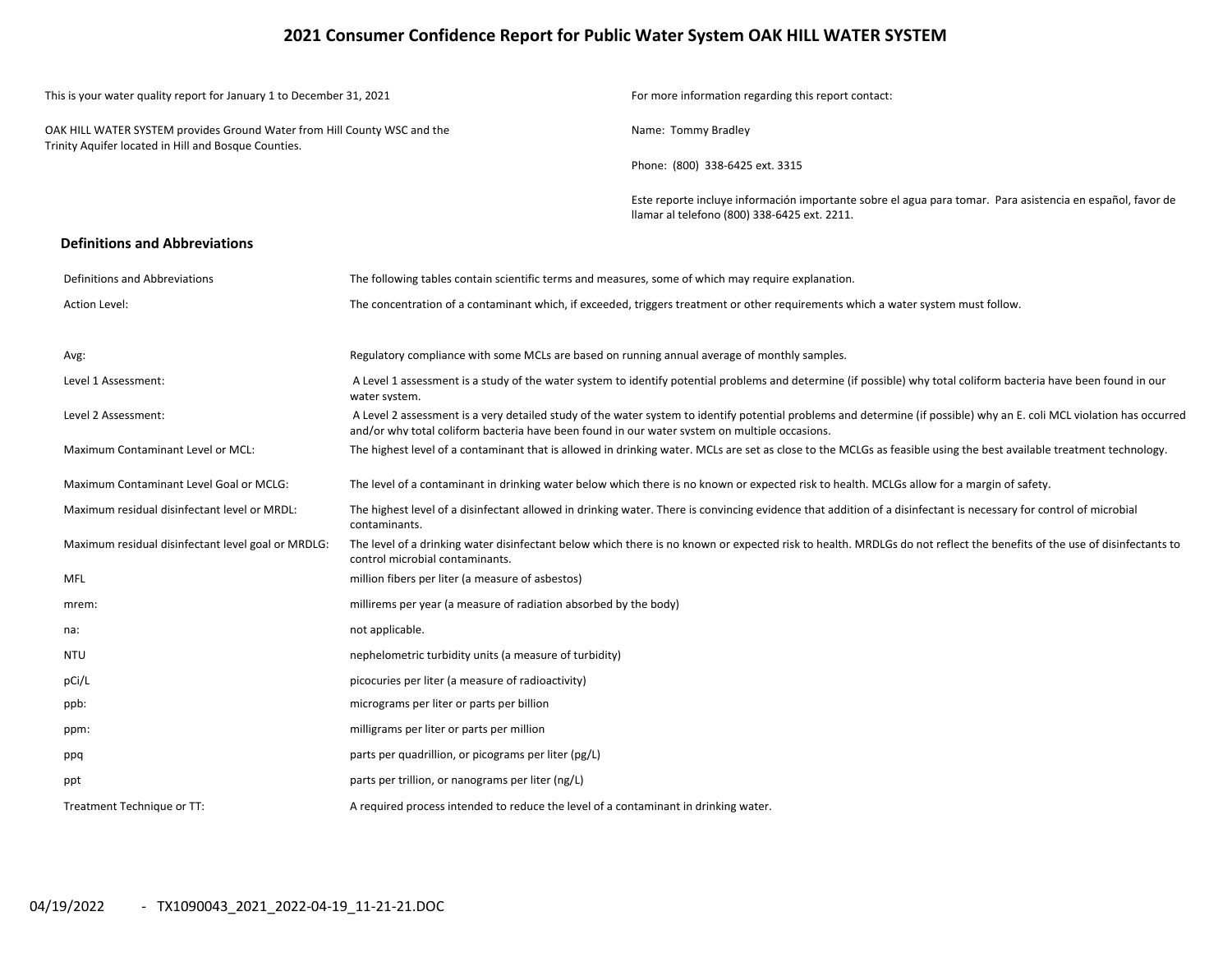## **Information about your Drinking Water**

The sources of drinking water (both tap water and bottled water) include rivers, lakes, streams, ponds, reservoirs, springs, and wells. As water travels over the surface of the land or through the ground, it dissolves naturally‐occurring minerals and, in some cases, radioactive material, and can pick up substances resulting from the presence of animals or from human activity.

Drinking water, including bottled water, may reasonably be expected to contain at least small amounts of some contaminants. The presence of contaminants does not necessarily indicate that water poses <sup>a</sup> health risk. More information about contaminants and potential health effects can be obtained by calling the EPAs Safe Drinking Water Hotline at (800) 426‐4791.

Contaminants that may be present in source water include:

‐ Microbial contaminants, such as viruses and bacteria, which may come from sewage treatment plants, septic systems, agricultural livestock operations, and wildlife.

‐ Inorganic contaminants, such as salts and metals, which can be naturally‐occurring or result from urban storm water runoff, industrial or domestic wastewater discharges, oil and gas production, mining, or farming.

‐ Pesticides and herbicides, which may come from <sup>a</sup> variety of sources such as agriculture, urban storm water runoff, and residential uses.

‐ Organic chemical contaminants, including synthetic and volatile organic chemicals, which are by‐products of industrial processes and petroleum production, and can also come from gas stations, urban storm water runoff, and septic systems.

‐ Radioactive contaminants, which can be naturally‐occurring or be the result of oil and gas production and mining activities.

In order to ensure that tap water is safe to drink, EPA prescribes regulations which limit the amount of certain contaminants in water provided by public water systems. FDA regulations establish limits for contaminants in bottled water which must provide the same protection for public health.

Contaminants may be found in drinking water that may cause taste, color, or odor problems. These types of problems are not necessarily causes for health concerns. For more information on taste, odor, or color of drinking water, please contact the system's business office.

You may be more vulnerable than the general population to certain microbial contaminants, such as Cryptosporidium, in drinking water. Infants, some elderly, or immunocompromised persons such as those undergoing chemotherapy for cancer; persons who have undergone organ transplants; those who are undergoing treatment with steroids; and people with HIV/AIDS or other immune system disorders, can be particularly at risk from infections. You should seek advice about drinking water from your physician or health care providers. Additional guidelines on appropriate means to lessen the risk of infection by Cryptosporidium are available from the Safe Drinking Water Hotline (800‐426‐4791).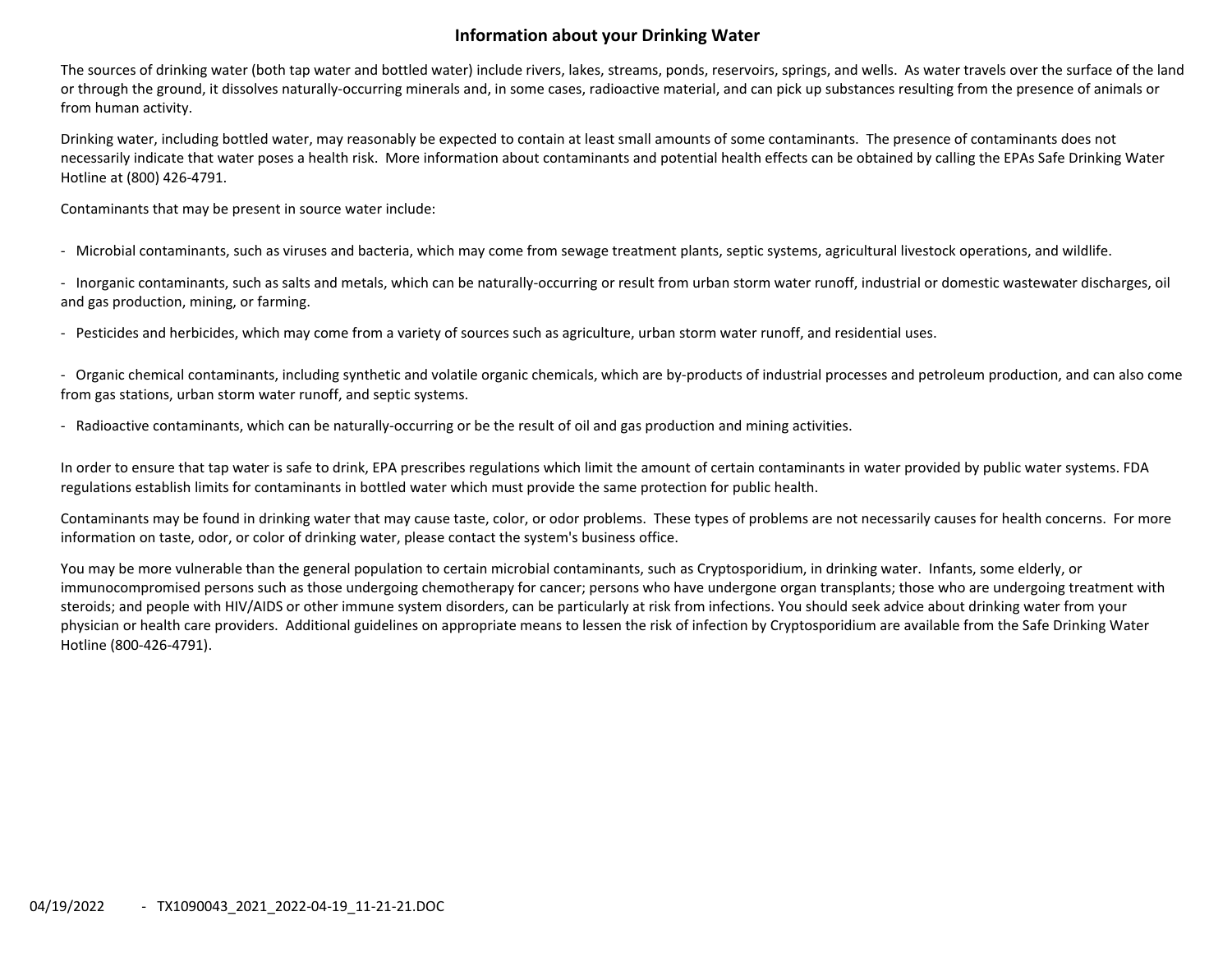If present, elevated levels of lead can cause serious health problems, especially for pregnant women and young children. Lead in drinking water is primarily from materials and components associated with service lines and home plumbing. We are responsible for providing high quality drinking water, but we cannot control the variety of materials used in plumbing components. When your water has been sitting for several hours, you can minimize the potential for lead exposure by flushing your tap for 30 seconds to 2 minutes before using water for drinking or cooking. If you are concerned about lead in your water, you may wish to have your water tested. Information on lead in drinking water, testing methods, and steps you can take to minimize exposure is available from the Safe Drinking Water Hotline or at http://www.epa.gov/safewater/lead.

### **Public Participation Opportunities**

Date: August 1, 2022 Time: 10:00 a.m. Location: HILCO United Services, 4581 FM 933, Whitney, TX 76692

#### **Information about Source Water**

Oak Hill WS purchases water from Hill County WSC located in Hill County.

|                                | <b>Water System Detail Information</b> |                                                         |                          |                                    |              |                              |                         |  |  |  |  |
|--------------------------------|----------------------------------------|---------------------------------------------------------|--------------------------|------------------------------------|--------------|------------------------------|-------------------------|--|--|--|--|
| Water System No.:              |                                        | TX1090041                                               |                          |                                    |              | Federal Type:                | $\mathsf{C}$            |  |  |  |  |
| Water System Name:             |                                        | <b>Federal Source:</b><br>HILL COUNTY WSC<br><b>SWP</b> |                          |                                    |              |                              |                         |  |  |  |  |
| Principal County Served:       |                                        | <b>HILL</b>                                             |                          |                                    |              | <b>System Status:</b>        | $\mathbf{A}$            |  |  |  |  |
| Principal City Served:         |                                        |                                                         |                          |                                    |              | <b>Activity Date:</b>        | 01-01-1913              |  |  |  |  |
|                                |                                        |                                                         |                          | <b>PBCU Sample Summary Results</b> |              |                              |                         |  |  |  |  |
| <b>MP Begin Date</b>           |                                        | <b>Type</b>                                             | # Samples                | <b>Measure</b>                     | <b>Units</b> | <b>Analyte Code/Name</b>     | <b>Last Sample Date</b> |  |  |  |  |
| 01-01-2018<br>12-31-2020       |                                        | 90%                                                     | 20                       | 0.11                               | MG/L         | <b>CU90 - COPPER SUMMARY</b> | 08-25-2020              |  |  |  |  |
| 01-01-2018<br>$12 - 31 - 2020$ |                                        | AL                                                      | 0 Exceeding Action Level |                                    |              | <b>CU90 - COPPER SUMMARY</b> |                         |  |  |  |  |
| 01-01-2018<br>$12 - 31 - 2020$ |                                        | 90%                                                     | 20                       | $\mathbf{0}$                       | MG/L         | PB90 - LEAD SUMMARY          | 08-25-2020              |  |  |  |  |
| 01-01-2018<br>$12 - 31 - 2020$ |                                        | AL                                                      | 0 Exceeding Action Level |                                    |              | PB90 - LEAD SUMMARY          |                         |  |  |  |  |
| $01-01-2015$<br>12-31-2017     |                                        | 90%                                                     | 20                       | 0.079                              | MG/L         | <b>CU90 - COPPER SUMMARY</b> | 08-28-2017              |  |  |  |  |
| $01 - 01 - 2015$<br>12-31-2017 |                                        | AL                                                      | 0 Exceeding Action Level |                                    |              | <b>CU90 - COPPER SUMMARY</b> |                         |  |  |  |  |
| $01-01-2015$<br>12-31-2017     |                                        | 90%                                                     | 20                       | $\mathbf{0}$                       | MG/L         | PB90 - LEAD SUMMARY          | 08-28-2017              |  |  |  |  |
| $01-01-2015$<br>12-31-2017     |                                        | AL                                                      | 0 Exceeding Action Level |                                    |              | PB90 - LEAD SUMMARY          |                         |  |  |  |  |
| 04-01-2013                     |                                        | 90%                                                     |                          | 0.0246                             | MG/L         | <b>CU90 - COPPER SUMMARY</b> | $06 - 13 - 2013$        |  |  |  |  |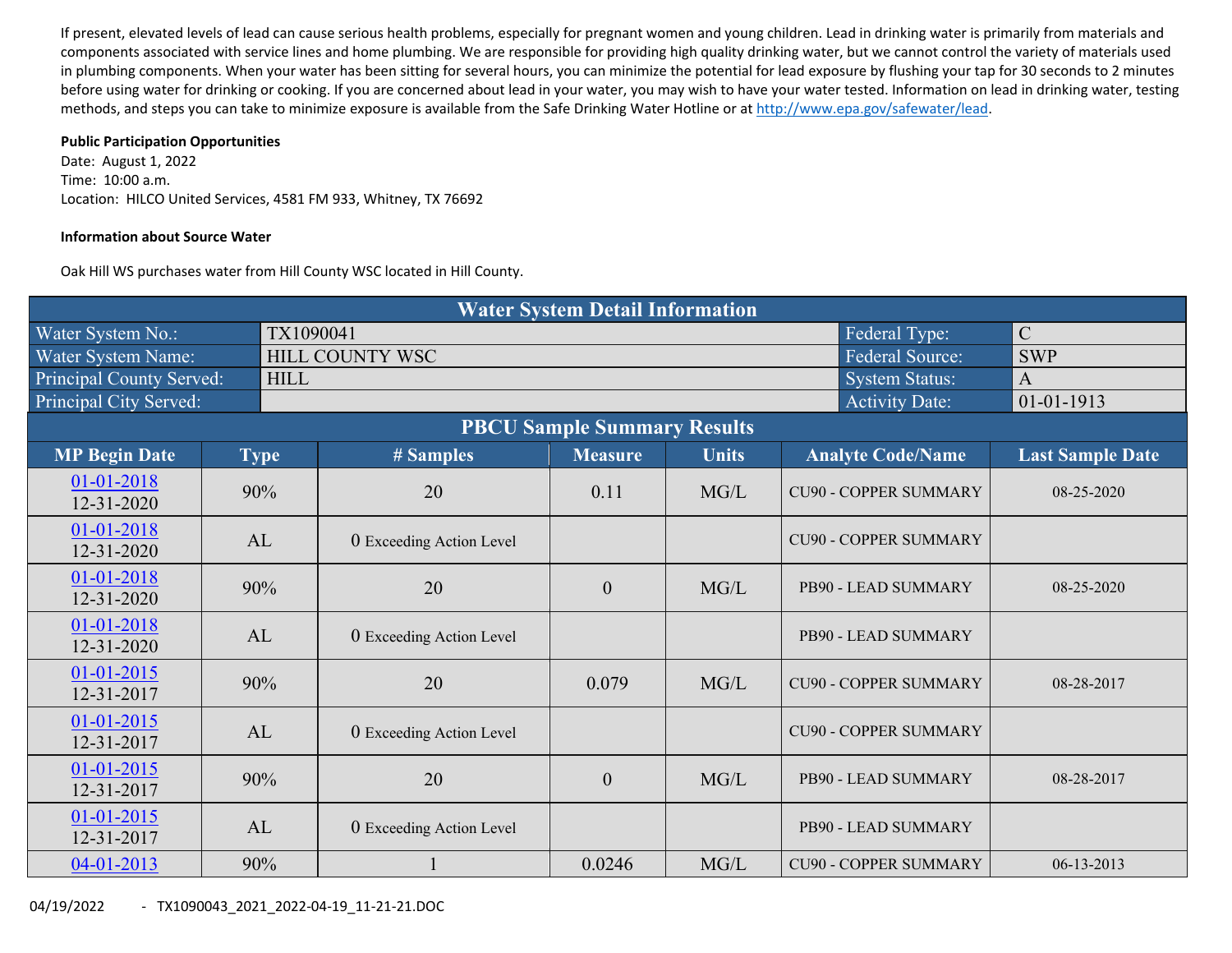| $06 - 30 - 2013$         |     |                          |         |      |                              |            |
|--------------------------|-----|--------------------------|---------|------|------------------------------|------------|
| 04-01-2013<br>06-30-2013 | AL  | 0 Exceeding Action Level |         |      | <b>CU90 - COPPER SUMMARY</b> |            |
| 01-01-2012<br>12-31-2014 | AL  | 0 Exceeding Action Level |         |      | <b>CU90 - COPPER SUMMARY</b> |            |
| 01-01-2012<br>12-31-2014 | 90% | 20                       | 0.099   | MG/L | <b>CU90 - COPPER SUMMARY</b> | 06-25-2014 |
| 01-01-2012<br>12-31-2014 | 90% | 20                       | 0.0012  | MG/L | PB90 - LEAD SUMMARY          | 06-25-2014 |
| 01-01-2012<br>12-31-2014 | AL  | 0 Exceeding Action Level |         |      | PB90 - LEAD SUMMARY          |            |
| 01-01-2009<br>12-31-2011 | 90% | 20                       | 0.129   | MG/L | <b>CU90 - COPPER SUMMARY</b> | 08-30-2011 |
| 01-01-2009<br>12-31-2011 | AL  | 0 Exceeding Action Level |         |      | <b>CU90 - COPPER SUMMARY</b> |            |
| 01-01-2009<br>12-31-2011 | 90% | 20                       | 0.00194 | MG/L | PB90 - LEAD SUMMARY          | 08-30-2011 |
| 01-01-2009<br>12-31-2011 | AL  | 0 Exceeding Action Level |         |      | PB90 - LEAD SUMMARY          |            |
| 01-01-2000<br>12-31-2008 | 90% | 20                       | 0.134   | MG/L | <b>CU90 - COPPER SUMMARY</b> |            |
| 01-01-2000<br>12-31-2008 | 90% | 33                       | 0.00134 | MG/L | PB90 - LEAD SUMMARY          |            |
| 01-01-2000<br>12-31-2008 | AL  | 0 Exceeding Action Level |         |      | PB90 - LEAD SUMMARY          |            |

| <b>Water System Detail Information</b> |  |             |                                        |                                    |              |                              |                         |  |  |  |  |
|----------------------------------------|--|-------------|----------------------------------------|------------------------------------|--------------|------------------------------|-------------------------|--|--|--|--|
| Water System No.:                      |  | TX1090043   |                                        |                                    |              | Federal Type:                | $\mathcal{C}$           |  |  |  |  |
| <b>Water System Name:</b>              |  |             | OAK HILL WATER SYSTEM                  |                                    |              | Federal Source:              | GW                      |  |  |  |  |
| Principal County Served:               |  | <b>HILL</b> |                                        |                                    |              | System Status:               | A                       |  |  |  |  |
| Principal City Served:                 |  |             | <b>Activity Date:</b><br>$ 01-01-1913$ |                                    |              |                              |                         |  |  |  |  |
|                                        |  |             |                                        | <b>PBCU Sample Summary Results</b> |              |                              |                         |  |  |  |  |
| <b>MP Begin Date</b>                   |  | <b>Type</b> | # Samples                              | Measure                            | <b>Units</b> | <b>Analyte Code/Name</b>     | <b>Last Sample Date</b> |  |  |  |  |
| 01-01-2018<br>12-31-2020               |  | AL          | 0 Exceeding Action Level               |                                    |              | <b>CU90 - COPPER SUMMARY</b> |                         |  |  |  |  |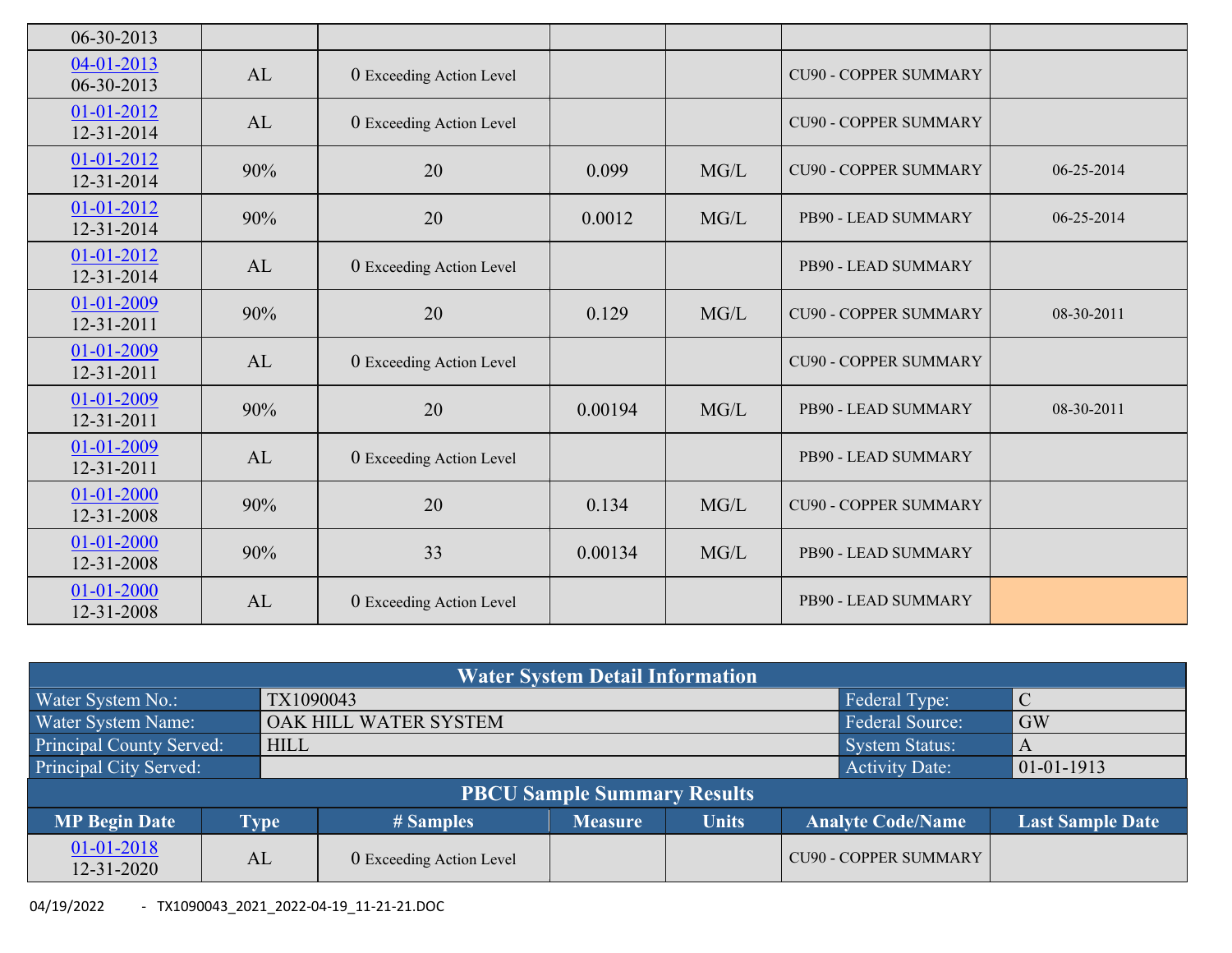| 01-01-2018<br>12-31-2020       | 90% | 5                        | 0.08           | MG/L | <b>CU90 - COPPER SUMMARY</b> | 07-29-2020 |
|--------------------------------|-----|--------------------------|----------------|------|------------------------------|------------|
| 01-01-2018<br>12-31-2020       | 90% | 5                        | 0.0011         | MG/L | PB90 - LEAD SUMMARY          | 07-29-2020 |
| 01-01-2018<br>12-31-2020       | AL  | 0 Exceeding Action Level |                |      | PB90 - LEAD SUMMARY          |            |
| 01-01-2015<br>12-31-2017       | AL  | 0 Exceeding Action Level |                |      | <b>CU90 - COPPER SUMMARY</b> |            |
| 01-01-2015<br>12-31-2017       | 90% | 5                        | 0.034          | MG/L | <b>CU90 - COPPER SUMMARY</b> | 09-15-2017 |
| $01 - 01 - 2015$<br>12-31-2017 | AL  | 0 Exceeding Action Level |                |      | PB90 - LEAD SUMMARY          |            |
| 01-01-2015<br>12-31-2017       | 90% | 5                        | 0.0017         | MG/L | PB90 - LEAD SUMMARY          | 09-15-2017 |
| 01-01-2012<br>12-31-2014       | AL  | 0 Exceeding Action Level |                |      | <b>CU90 - COPPER SUMMARY</b> |            |
| 01-01-2012<br>12-31-2014       | 90% | 5                        | 0.071          | MG/L | <b>CU90 - COPPER SUMMARY</b> | 09-11-2014 |
| $01 - 01 - 2012$<br>12-31-2014 | 90% | 5                        | $\theta$       | MG/L | PB90 - LEAD SUMMARY          | 09-11-2014 |
| 01-01-2012<br>12-31-2014       | AL  | 0 Exceeding Action Level |                |      | PB90 - LEAD SUMMARY          |            |
| 01-01-2003<br>12-31-2011       | AL  | 0 Exceeding Action Level |                |      | <b>CU90 - COPPER SUMMARY</b> |            |
| 01-01-2003<br>12-31-2011       | 90% | 5                        | 0.0391         | MG/L | <b>CU90 - COPPER SUMMARY</b> | 08-18-2011 |
| 01-01-2003<br>12-31-2011       | 90% | 5                        | $\overline{0}$ | MG/L | PB90 - LEAD SUMMARY          | 08-18-2011 |
| 01-01-2003<br>12-31-2011       | AL  | 0 Exceeding Action Level |                |      | PB90 - LEAD SUMMARY          |            |

TCEQ completed an assessment of your source water, and results indicate that some of our sources are susceptible to certain contaminants. The sampling requirements for your water system is based on this susceptibility and previous sample data. Any detections of these contaminants will be found in this Consumer Confidence Report. For more information on source water assessments and protection efforts at our system contact Tommy Bradley at (800) 338‐6425 ext. 3315.